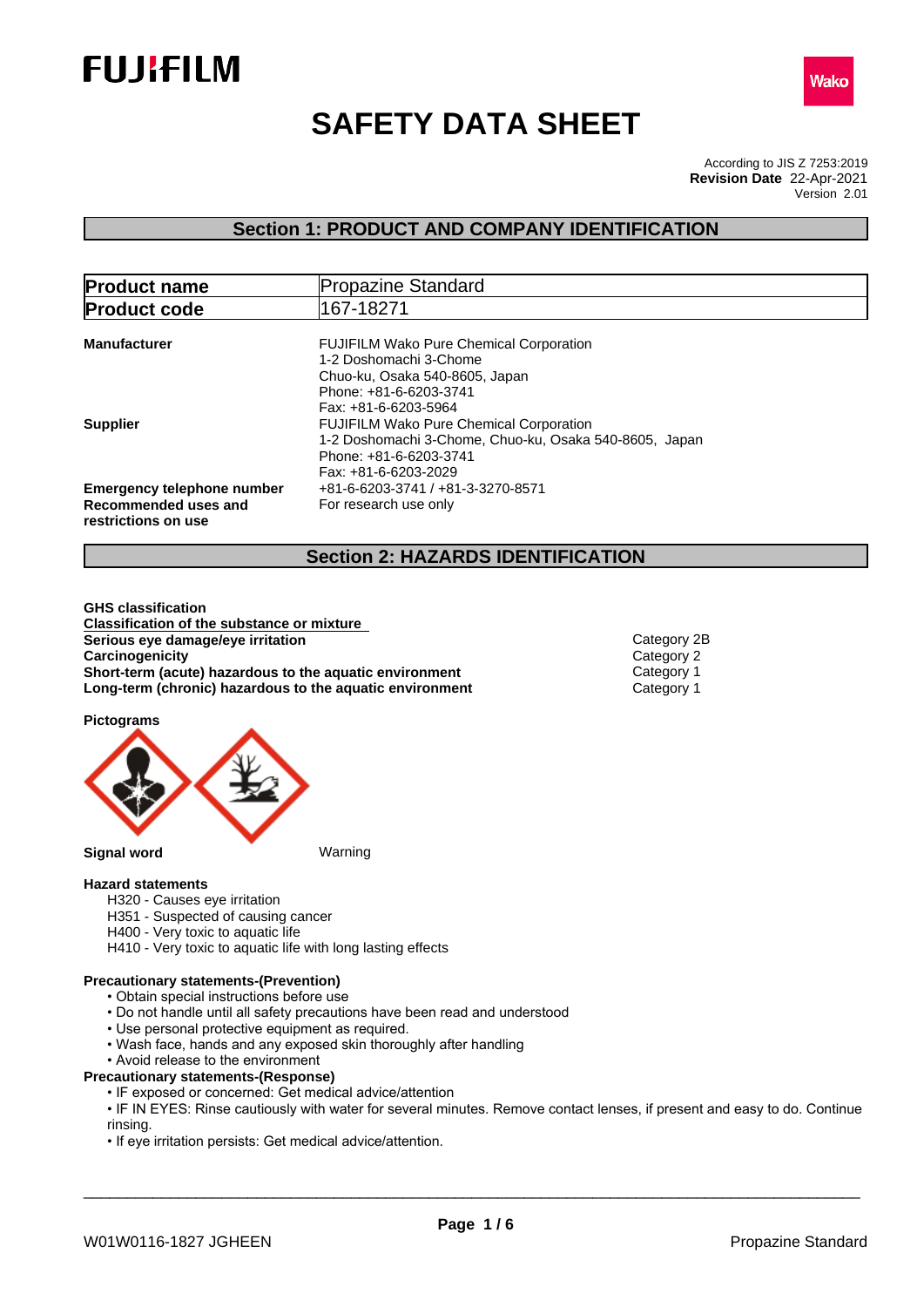#### • Collect spillage

# **Precautionary statements-(Storage)**

# • Store locked up.

**Precautionary statements-(Disposal)**

• Dispose of contents/container to an approved waste disposal plant

**Others**

**Other hazards** Not available

# **Section 3: COMPOSITION/INFORMATION ON INGREDIENTS**

**Single Substance or Mixture** Substance

**Formula** C9H16ClN5

| . .<br>Chemical Name | Weight-% | <b>Molecular weight</b> | <b>ENCS</b> | <b>ISHL</b><br>No   | <b>AS RN</b><br>۰.Α'        |
|----------------------|----------|-------------------------|-------------|---------------------|-----------------------------|
| Propazine            | 98.0     | 229.7'                  | N/A         | N/A<br>$\mathbf{u}$ | $\sim$<br>30.11<br>rv.<br>ື |

#### **Impurities and/or Additives**: Not applicable

# **Section 4: FIRST AID MEASURES**

#### **Inhalation**

Remove to fresh air. If symptoms persist, call a physician.

# **Skin contact**

Wash off immediately with soap and plenty of water. If symptoms persist, call a physician.

# **Eye contact**

IF IN EYES: Rinse cautiously with water for several minutes. Remove contact lenses, if present and easy to do. Continue rinsing. Immediate medical attention is required.

#### **Ingestion**

Rinse mouth. Never give anything by mouth to an unconscious person. Call a physician or poison control center immediately. Do not induce vomiting without medical advice.

#### **Protection of first-aiders**

Use personal protective equipment as required.

# **Section 5: FIRE FIGHTING MEASURES**

#### **Suitable extinguishing media**

Water spray (fog), Carbon dioxide (CO2), Foam, Extinguishing powder, Sand

# **Unsuitable extinguishing media**

# No information available

# **Specific hazards arising from the chemical product**

Thermal decomposition can lead to release of irritating and toxic gases and vapors.

#### **Special extinguishing method**

No information available

# **Special protective actions for**

## **fire-fighters**

Use personal protective equipment as required. Firefighters should wear self-contained breathing apparatus and full firefighting turnout gear.

# **Section 6: ACCIDENTAL RELEASE MEASURES**

#### **Personal precautions, protective equipment and emergency procedures**

For indoor, provide adequate ventilation process until the end of working. Deny unnecessary entry other than the people involved by, for example, using a rope. While working, wear appropriate protective equipments to avoid adhering it on skin, or inhaling the gas. Work from windward, and retract the people downwind.

#### **Environmental precautions**

To be careful not discharged to the environment without being properly handled waste water contaminated.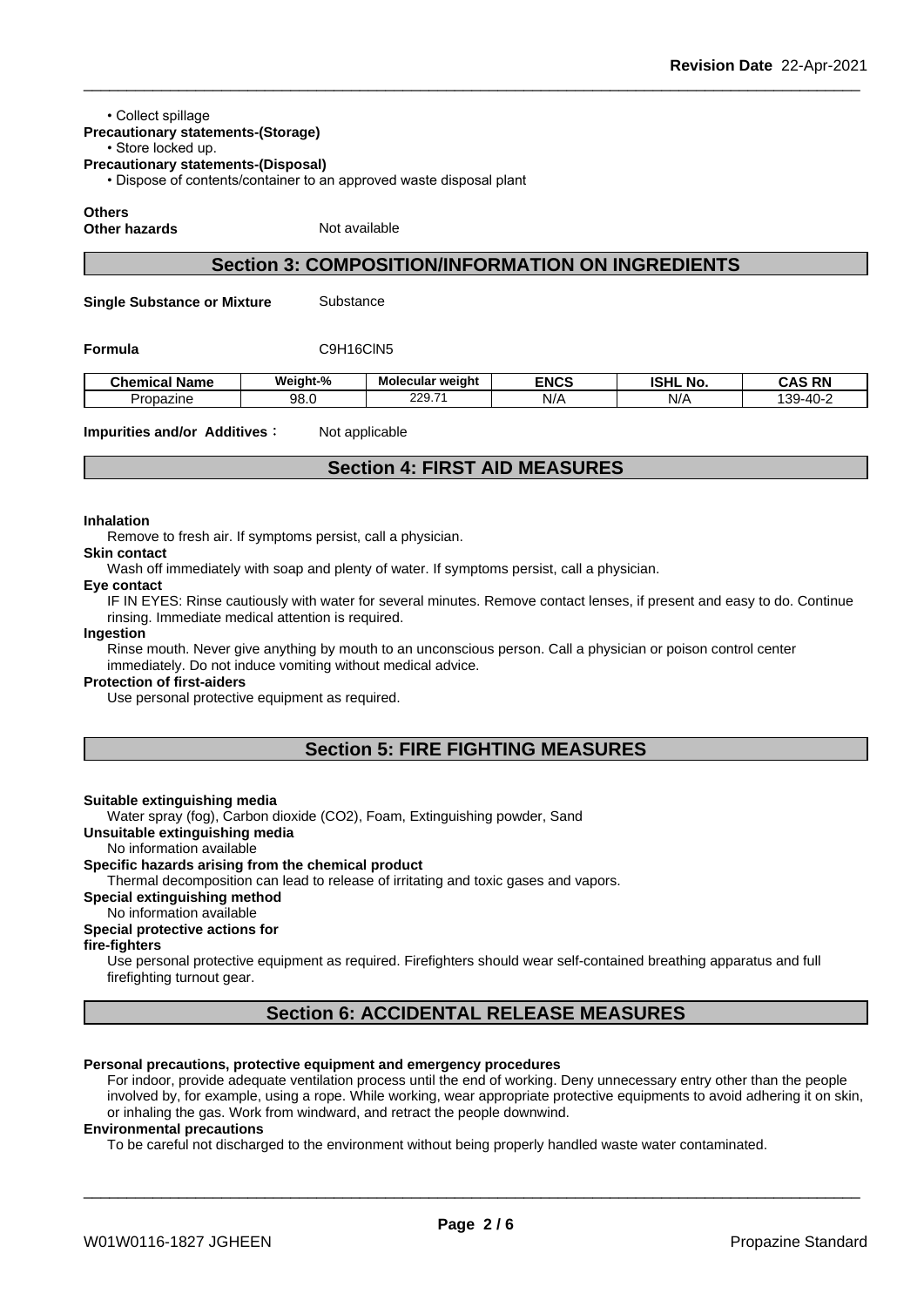#### **Methods and materials for contaminent and methods and materials for cleaning up**

Sweep up and gather scattered particles, and collect it in an empty airtight container.

# **Recoverly, neutralization**

No information available

# **Secondary disaster prevention measures**

Clean contaminated objects and areas thoroughly observing environmental regulations.

# **Section 7: HANDLING AND STORAGE**

## **Handling**

#### **Technical measures**

Avoid contact with strong oxidizing agents. Use with local exhaust ventilation.

#### **Precautions**

Do not rough handling containers, such as upsetting, falling, giving a shock, and dragging. Prevent leakage, overflow, and scattering. Not to generate steam and dust in vain. Seal the container after use. After handling, wash hands and face, and then gargle. In places other than those specified, should not be smoking or eating and drinking. Should not be brought contaminated protective equipment and gloves to rest stops. Deny unnecessary entry of non-emergency personnel to the handling area.

# **Safety handling precautions**

Use personal protective equipment as required.Avoid contact with skin, eyes or clothing.

#### **Storage**

**Safe storage conditions**

**Safe packaging material** Glass **Incompatible substances** Strong oxidizing agents

**Storage conditions** Keep container protect from light tightly closed. Store in a cool (2-10 °C) place.

# **Section 8: EXPOSURE CONTROLS/PERSONAL PROTECTION**

#### **Engineering controls**

In case of indoor workplace, seal the source or use a local exhaust system. Provide the safety shower facility, and handand eye-wash facility. And display their position clearly.

#### **Exposure limits**

| <b>Chemical Name</b> | <b>JSOH (J:</b><br>' (Japan, | <b>ISHL</b><br>(Japan,                     | <b>ACGIH</b>                    |
|----------------------|------------------------------|--------------------------------------------|---------------------------------|
| Propazine            | N/A                          | N/f<br>the contract of the contract of the | TWA.<br>$\sqrt{m}$<br>inhalable |
| 139-40-2             |                              |                                            | particulate matter              |

#### **Personal protective equipment**<br>**Respiratory protection** Dust mask **Respiratory protection**

**Hand protection** Protection gloves **Eye protection Exercise** protective eyeglasses or chemical safety goggles **Skinandbody protection** Long-sleeved work clothes

**General hygiene considerations**

Handle in accordance with good industrial hygiene and safety practice.

# **Section 9: PHYSICAL AND CHEMICAL PROPERTIES**

#### **Form**

| Color                                                  | white                       |
|--------------------------------------------------------|-----------------------------|
| Appearance                                             | crystalline powder - powder |
| Odor                                                   | No data available           |
| Melting point/freezing point                           | 212-220 °C                  |
| Boiling point, initial boiling point and boiling range | No data available           |
| Flammability                                           | No data available           |
| <b>Evaporation rate:</b>                               | No data available           |
| Flammability (solid, gas):                             | No data available           |
| Upper/lower flammability or                            |                             |
| explosive limits                                       |                             |
| Upper:                                                 | No data available           |
| Lower ∶                                                | No data available           |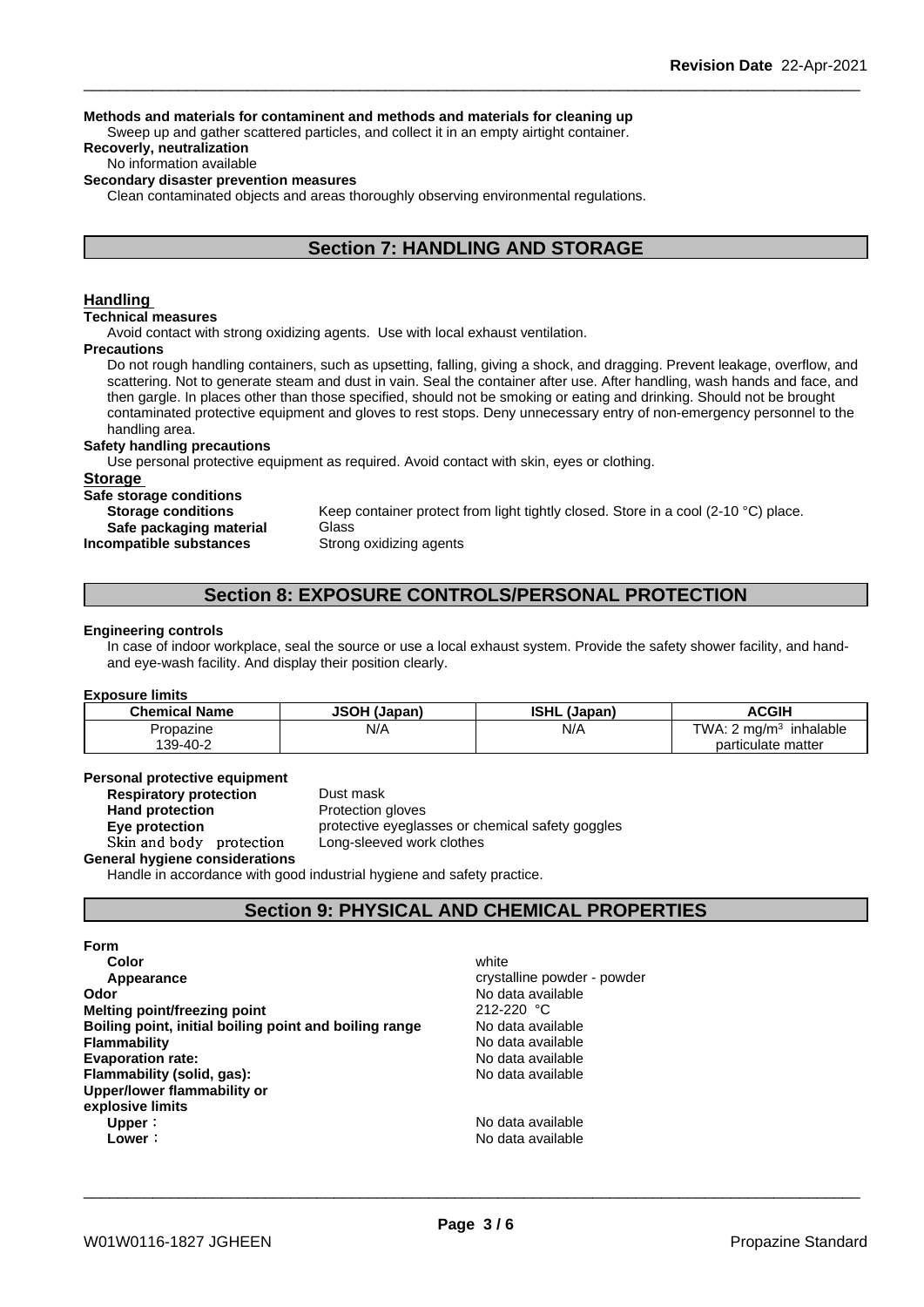- **Flash point**<br> **Auto-ignition temperature:**<br> **Auto-ignition temperature:**<br> **Auto-ignition temperature: Auto-ignition temperature:**<br> **Decomposition temperature:** No data available **Decomposition temperature: pH** No data available<br>Viscosity (coefficient of viscosity) No data available **Viscosity (coefficient of viscosity)** No data available<br> **Dynamic viscosity Dynamic viscosity Dynamic viscosity**<br>Solubilities **n-Octanol/water partition coefficient:(log Pow)** 3.95 **Vapour pressure** No data available **Specific Gravity / Relative density and the Specific Gravity No data available**<br> **Vapour density No data available Vapour density Particle characteristics** No data available
- acetone : soluble . water : practically insoluble,or insoluble .<br>3.95

# **Section 10: STABILITY AND REACTIVITY**

#### **Stability**

**Reactivity** No data available<br> **Chemical stability** May be altered by May be altered by light. **Hazardous reactions** None under normal processing **Conditions to avoid** Extremes of temperature and direct sunlight **Incompatible materials** Strong oxidizing agents **Hazardous decomposition products** Carbon monooxide (CO), Carbon dioxide (CO2), Halides, Nitrogen oxides (NOx)

# **Section 11: TOXICOLOGICAL INFORMATION**

#### **Acute toxicity**

| <b>Chemical Name</b> | I <sub>DE</sub><br>. Jra<br>∟טכ | LD50<br>Dermal L | CEC<br>Inhalati<br>.uu |
|----------------------|---------------------------------|------------------|------------------------|
| Propazine            | 3840mg/kg(Rat)                  | 3100mg/kg(Rat)   | N/A                    |

| <b>Chemical Name</b> | Acute toxicity -oral- source<br>information      | Acute toxicity -dermal- source Acute toxicity -inhalation gas-<br>information | source information                               |
|----------------------|--------------------------------------------------|-------------------------------------------------------------------------------|--------------------------------------------------|
| Propazine            | Based on the NITE GHS<br>classification results. | Based on the NITE GHS<br>classification results                               | Based on the NITE GHS<br>classification results. |
| <b>Chemical Name</b> | <b>Acute toxicity -inhalation</b>                | Acute toxicity -inhalation dust-Acute toxicity -inhalation mist-              |                                                  |

| source information<br>vapor-source information<br>source information<br>Based on the NITE GHS<br>Based on the NITE GHS<br>Based on the NITE GHS<br>Propazine<br>Classification results.<br>Iclassification results.<br>classification results. | 91191119911191119 |  |  |
|------------------------------------------------------------------------------------------------------------------------------------------------------------------------------------------------------------------------------------------------|-------------------|--|--|
|                                                                                                                                                                                                                                                |                   |  |  |
|                                                                                                                                                                                                                                                |                   |  |  |
|                                                                                                                                                                                                                                                |                   |  |  |

#### **Skin irritation/corrosion**

| <b>Chemical Name</b>                  |            |                                               | Skin corrosion/irritation source information         |                     |
|---------------------------------------|------------|-----------------------------------------------|------------------------------------------------------|---------------------|
| Propazine                             |            | Based on the NITE GHS classification results. |                                                      |                     |
| Serious eye damage/ irritation        |            |                                               |                                                      |                     |
| <b>Chemical Name</b>                  |            |                                               | Serious eye damage/irritation source information     |                     |
| Propazine                             |            | Based on the NITE GHS classification results. |                                                      |                     |
| Respiratory or skin sensitization     |            |                                               |                                                      |                     |
| <b>Chemical Name</b>                  |            |                                               | Respiratory or Skin sensitization source information |                     |
| Propazine                             |            | Based on the NITE GHS classification results. |                                                      |                     |
| <b>Reproductive cell mutagenicity</b> |            |                                               |                                                      |                     |
| <b>Chemical Name</b>                  |            |                                               | germ cell mutagencity source information             |                     |
| Propazine                             |            | Based on the NITE GHS classification results. |                                                      |                     |
| Carcinogenicity                       |            |                                               |                                                      |                     |
| <b>Chemical Name</b>                  |            |                                               | <b>Carcinogenicity source information</b>            |                     |
| Propazine                             |            | Based on the NITE GHS classification results. |                                                      |                     |
|                                       |            |                                               |                                                      |                     |
| <b>Chemical Name</b>                  | <b>NTP</b> | <b>IARC</b>                                   | <b>ACGIH</b>                                         | <b>JSOH (Japan)</b> |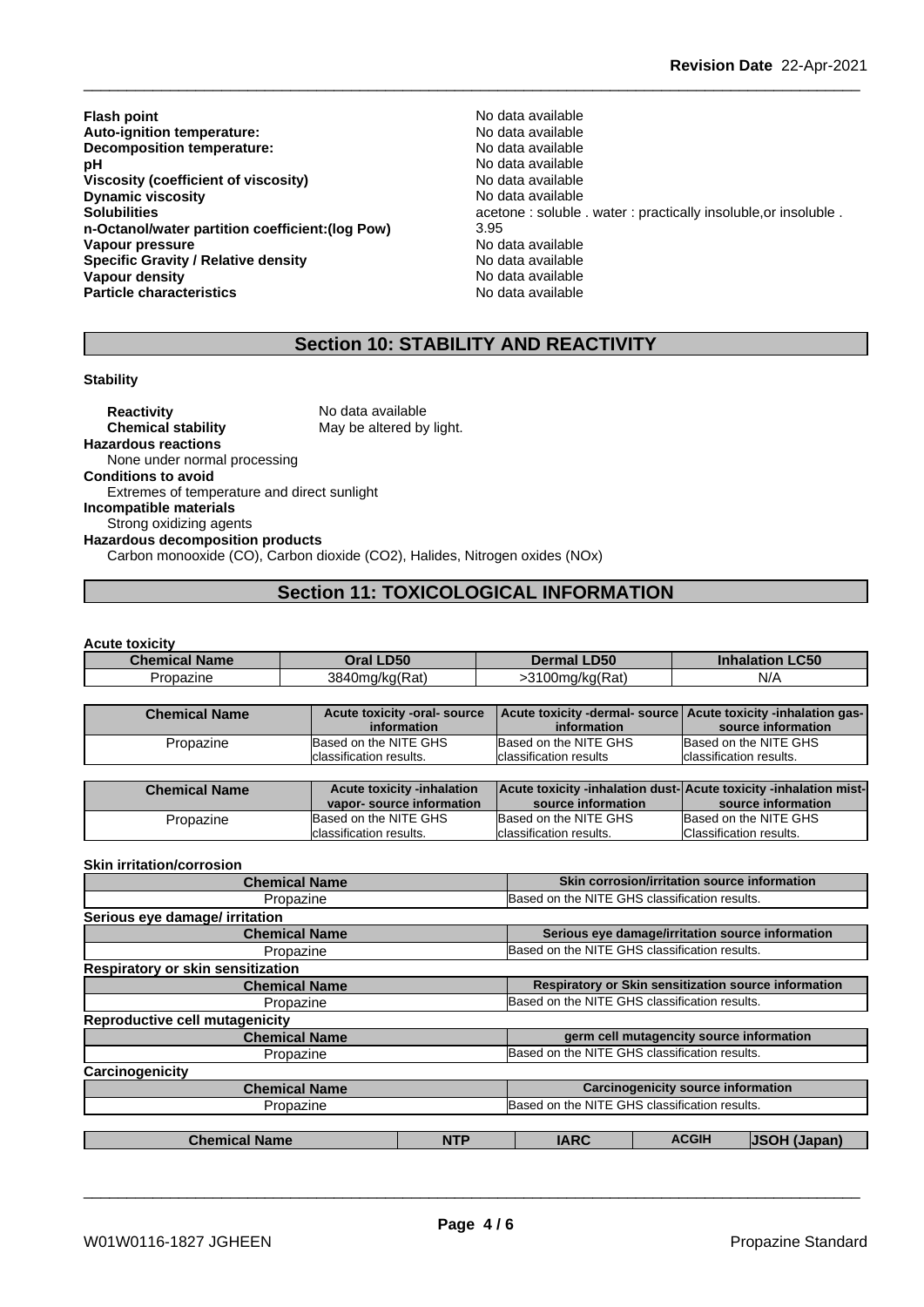| Propazine                     | A3                                            |
|-------------------------------|-----------------------------------------------|
| 139-40-2                      |                                               |
| <b>Reproductive toxicity</b>  |                                               |
| <b>Chemical Name</b>          | Reproductive toxicity source information      |
| Propazine                     | Based on the NITE GHS classification results. |
| <b>STOT-single exposure</b>   |                                               |
| <b>Chemical Name</b>          | STOT -single exposure- source information     |
| Propazine                     | Based on the NITE GHS classification results. |
| <b>STOT-repeated exposure</b> |                                               |
| <b>Chemical Name</b>          | STOT-repeated exposure- source information    |
| Propazine                     | Based on the NITE GHS classification results. |
| <b>Aspiration hazard</b>      |                                               |
| <b>Chemical Name</b>          | <b>Aspiration Hazard source information</b>   |
| Propazine                     | Based on the NITE GHS classification results. |
|                               |                                               |

# **Section 12: ECOLOGICAL INFORMATION**

**Ecotoxicity**

| <b>Chemical Name</b> | Algae/aquatic plants     | Fish                      | Crustacea          |
|----------------------|--------------------------|---------------------------|--------------------|
| Propazine            | EC50:Spirodela polyrhiza | LC50: Oncorhynchus mykiss | EC50:Daphnia magna |
|                      | $=0.1$ mg/L 14day        | 17 mg/L 96 h              | 5.32 mg/L 48 h     |
|                      |                          | LC50: Lepomis macrochirus |                    |
|                      |                          | 100 mg/L 96 h             |                    |

# **Other data**

| ------------         |                                                                                |                                      |
|----------------------|--------------------------------------------------------------------------------|--------------------------------------|
| <b>Chemical Name</b> | Short-term (acute) hazardous to the                                            | Long-term (chronic) hazardous to the |
|                      | laquatic environment source information aquatic environment source information |                                      |
| Propazine            | Based on the NITE GHS classification                                           | Based on the NITE GHS classification |
|                      | Iresults.                                                                      | results.                             |

| Persistence and degradability    | No information available |
|----------------------------------|--------------------------|
| <b>Bioaccumulative potential</b> | No information available |
| <b>Mobility in soil</b>          | No information available |
| Hazard to the ozone layer        | No information available |

# **Section 13: DISPOSAL CONSIDERATIONS**

# **Waste from residues**

Disposal should be in accordance with applicable regional, national and local laws and regulations. **Contaminated container and contaminated packaging**

Disposal should be in accordance with applicable regional, national and local laws and regulations.

# **Section 14: TRANSPORT INFORMATION**

| <b>ADR/RID</b><br>UN number<br>Proper shipping name:<br>UN classfication<br><b>Subsidiary hazard class</b><br>Packing group<br><b>Marine pollutant</b> | UN3077<br>Environmentally hazardous substance, solid, n.o.s. (Propazine)<br>9<br>Ш<br>Yes |
|--------------------------------------------------------------------------------------------------------------------------------------------------------|-------------------------------------------------------------------------------------------|
| <b>IMDG</b><br>UN number<br>Proper shipping name:<br>UN classfication                                                                                  | UN3077<br>Environmentally hazardous substance, solid, n.o.s. (Propazine)<br>9             |